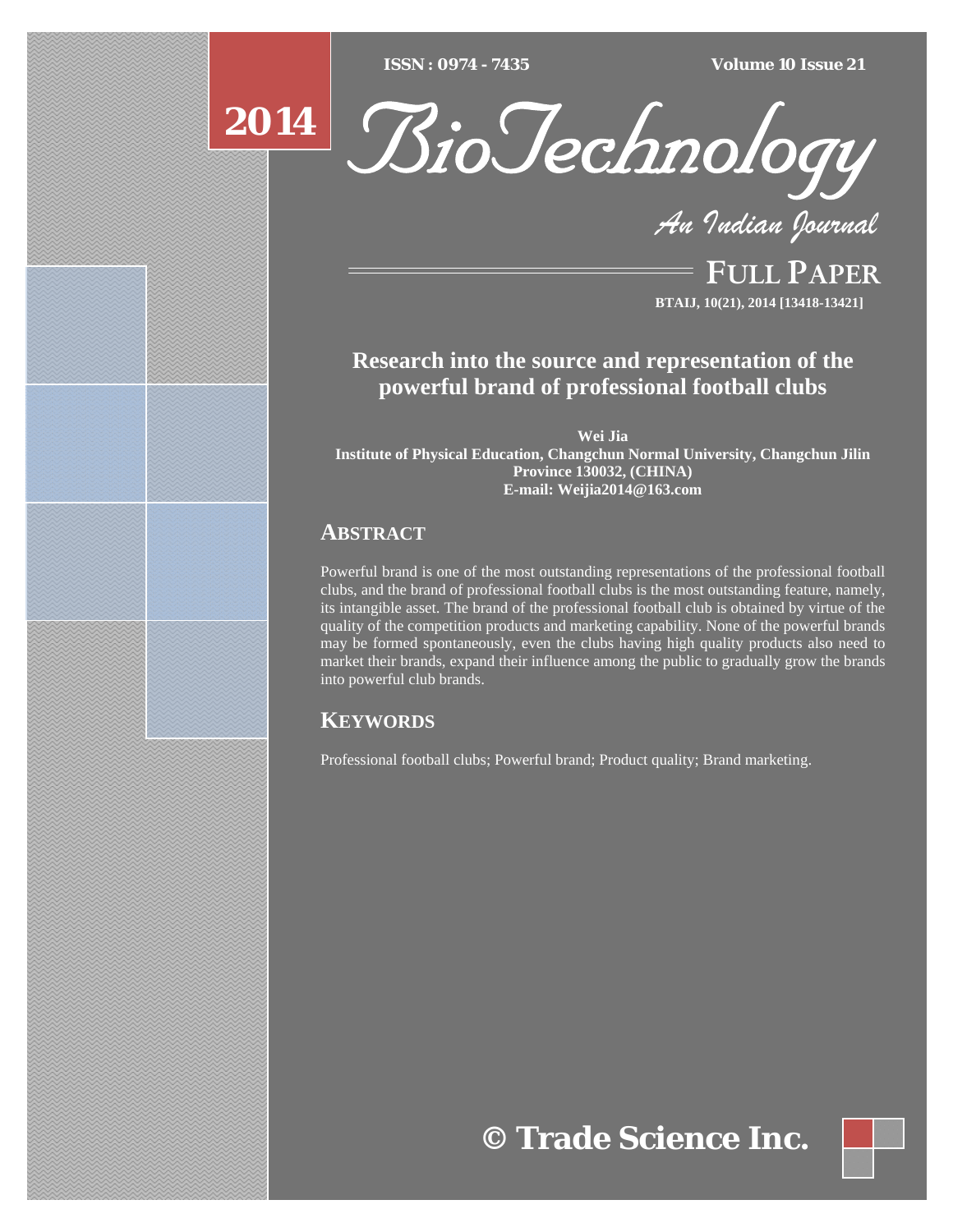## **DEFINITION OF THE BRAND OF PROFESSIONAL FOOTBALL CLUB**

Professional football clubs carry the rich cultural content and spirit pursuit of football sport, and their brands not only contain such visible elements as symbols, brands and so on, but also imply such hidden elements as the passion for football sport and unity, and embody the concepts and values specific to the football sport.

The brand of professional football club is a multi-level concept. In a narrow sense, the brand of professional football club means creating, maintaining and developing a whole set of long-term overall strategies and actions by making the best of internal and external resources to expand the consumer group and obtain the profits and values from the difference and form the unique marks different from those of other clubs based on the great achievements made in the league gamees and cup gamees. In a broad sense, the brand of association is the result formed under the joint actions of the brands of professional football clubs. If each of the brands does well, the reputed brand of associations will be naturally formed. **[1]**

## **SOURCE OF THE BRAND OF THE PROFESSIONAL FOOTBALL CLUBS**

## **Quality of game products**

Any brand of professional football clubs similar as other industries shall be based on quality. However, different from other industries, the professional football clubs are special as the product quality is the most important source of the powerful brands of the professional football clubs, and should the clubs fail to provide the game products of high quality above general level, no powerful brands will be formed. On the contrary, should the game product quality of a club fails to reach the average level, the club will be eliminated in the competition of the market.

It can be seen that almost all of the successful big clubs in today's international football business are based on extremely high quality gamees, and the high quality gamees are based on the great power of the football teams. On the contrary, few medium or small-scale clubs make breakthroughs in their game quality, and exert very limited influence among the football fans, and it is difficult for them to make a difference.**[2]** The third and the greatest particularity of the professional football club is the model for creating unique brands, more specifically, the particularity is a precondition, namely, all of the brands of the clubs are managed around the football teams. Should the game product quality of the clubs be low so that no breakthrough is made in the competition of the association and cup, it is difficult to create the powerful brands of professional football clubs however great abilities the clubs have or whatever brand strategies they adopt.

#### **Differentiation**

 Compared with similar brands, the brands of professional football clubs have unique elements, which make it convenient to form their unique brand culture so that the football fans and sponsors will select the brands of the clubs among the clubs in the market. Clubs may display their own characteristics in one or several of the following aspects: tactics, extended products, social public services. Undoubtedly, the most desirable situation is that the clubs should have their own characteristics in several aspects. In terms of the source of the professional football club brand, differentiation is not the most important aspect.

## **Brand marketing**

 The quality and differentiation of the game products of professional football clubs are the bases of the sources of powerful brands. In order to create powerful brands, brand-related marketing activities must be carried out. Brand marketing of professional football clubs is to create the link between the clubs and the public, effectively improve the fame of the club brands in the public wherein the public includes not only the fans, but also the sponsors and media and so on closely associated with the clubs. [3] The marketing of the professional football club brands includes promotion and marketing, public relation, services and sales promotion and others. Organic combination of the aspects above may improve the brand assets of the enterprises in an optimum way. Like the source of the competitive power of the professional football clubs, the market competition intensity does not play an important role in the source of the club brands, and the club brands shall be created by virtue of their own abilities.

## **REPRESENTATIONS OF POWERFUL BRANDS OF PROFESSIONAL FOOTBALL CLUBS**

#### **Consumers' royalty**

 Consumers' royalty means the consumers' long-term preference to the products or services of the brands of the professional football clubs, which is expressed as the repeated buy of the products or services of the club brands. The consumers of the professional football clubs may be equivalent to football fans as should the consumers be uninterested in the football sport, the club brands, however powerful they are, will not be consumed by the consumers. The club fans may be divided into two classes: the super fans of the club; general fans. The super fans are the most royal consumers of the club, whether the clubs wax and wane, these fans always support the clubs. For them, watching games on the field is necessary, so it is difficult for their consumption habits to be changed by other factors. General fans are consumers interested in football sport, and they support certain football teams, they only watch the games that attract them, and will change their supported teams when the situation changes. The main factors that affect general fans' royalty are the product quality and differentiation.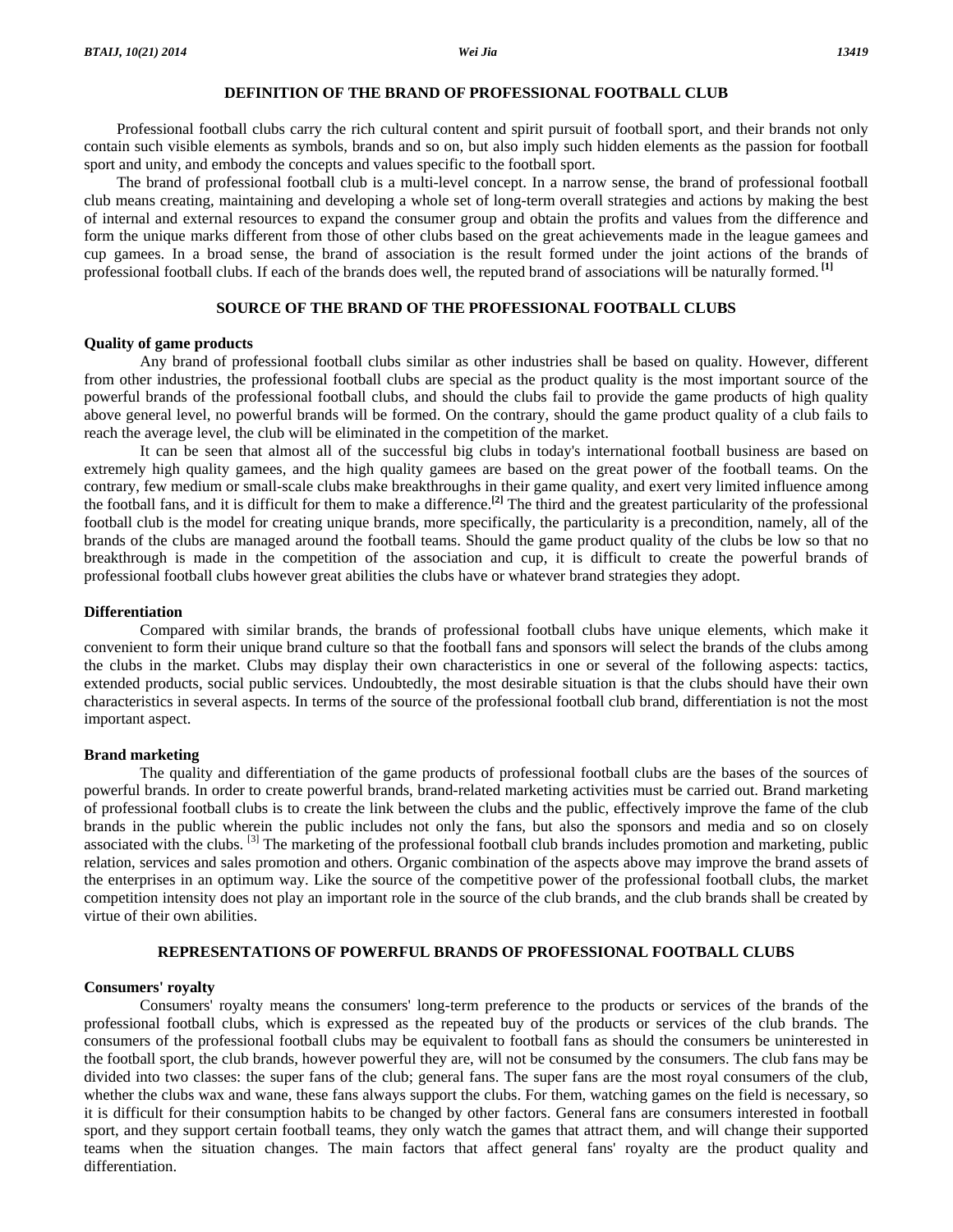## 1. Quality of game products

 General fans watch the football games simply to expect to see their supported teams play football excellently and win the games. Accordingly, should the professional football club want the royalty of the fans, the quality of the game products will be the most important decisive factor.

2. Differentiation

 Objectively speaking, it is unrealistic for any club to win all of the games, however, if the clubs may cater for the preference of the consumers in tactics, spirits and wills so that general fans may be attracted, the differentiation may also play a great role in obtaining the royalty of the fans. Should the clubs keep the advantages of high quality of game products and differentiation permanently, general fans may probably be transformed into super fans.

## **Market shares**

 Market share means the proportion of the sales volume of the professional football clubs' products among similar products, which directly reflects the extent that the products and services of the club brands meet the consumers' requirements. The products mentioned here not only include the admission tickets and season tickets of the game products**[4]**, but also the extended products associated therewith. The higher the market share is, the more powerful the club brand is. However, the market share of a club's product is limited to a range, and there will not be any one club brand that will monopolize the whole market. Should the football clubs provide equal quality products, the major factors that affect the market shares will be their brand marketing abilities and the competition intensity: brand marketing may increase the brand assets of the clubs, and consumers always prefer to selecting the brands with higher values; like other industries, the higher the competition intensity is, the lower the market share of a club is.

## **Brand premium**

 Brand premium means the added values of the powerful brands compared with weak brands. Every consumer is not willing to pay premium for brands while super fans of the clubs tend to be more willing to pay premium for brands **[5]**. The factors affecting the brand premium of a professional football club include the quality of game products, differentiation and brand marketing level.

1. Quality of game products

Should the quality of game products not be improved, the professional football clubs will not be able to bring the brand into play as a credit carrier, or reinforce its function to pass high quality information to the consumers and improve the brand premium.

## 2. Differentiation

 Football fans always like unique games. Should the professional football club be able to show their uniqueness in tactics, spirits and wills, and meet the requirements of the fans, as well as provide extended products associated with the game products, fans will probably be willing to pay the premium for the clubs' products.

3. Ability to market brands

 When the professional football clubs market the brands successfully, the public's recognition is improved. In order to avoid the risks of buying the products of other club brands, public are more willing to buy the products of the club brands they accept. Accordingly, the more successfully the brands are marketed, the more premium the brands will have.

## **Brand extension**

 Brand extension means extension of powerful brands from the field of game products into other fields. By using the extension tactics, new products other than the game products may enter the new market by virtue of the game products, thus further saving the costs. <sup>[6]</sup> The main factor that affects the extension of brands is the clubs' abilities to market brands: whether the clubs may maintain their dominant state in the highly related industries, such as shirts and souvenirs, or make use of the powerful brands to successfully enter the fields of catering, entertainment and even finance.

# **CONCLUSIONS**

 In a word, in the professional football club brands, the quality and differentiation of game products affect the consumers' royalty, and their brand marketing abilities and the competition intensity affect the market share, and the quality, differentiation of the game products and the brand marketing brand affect the brand premium and the brand marketing abilities affect the brand extension.

## **REFERENCES**

- **[1]** Zhu Honghong,Sun Yueyao; Economics Analysis of Happy Brands. Finance Economics, **36(2)**,132-134**(2009)**.
- **[2]** Qiu Linfeng.Current Situation of the Operation of China's Professional Football Club Brands and Research into the Countermeasures.Master's Thesis of Wuhan Institute of Physical Education,**21(5)**,12-14**(2008)**.
- **[3]** Si Shengchang; Evaluation of and Research into the Commercial Values of the Domestic Professional Football Clubs. Master's Thesis of Central University of Finance and Economics,**45(9)**,7-10**(2010)**.
- **[4]** Bao Huhe, Wang Aimin; Brand of Football Clubs and Cycle Management.Sports and Sciences,39(61),96-99**(2011)**.